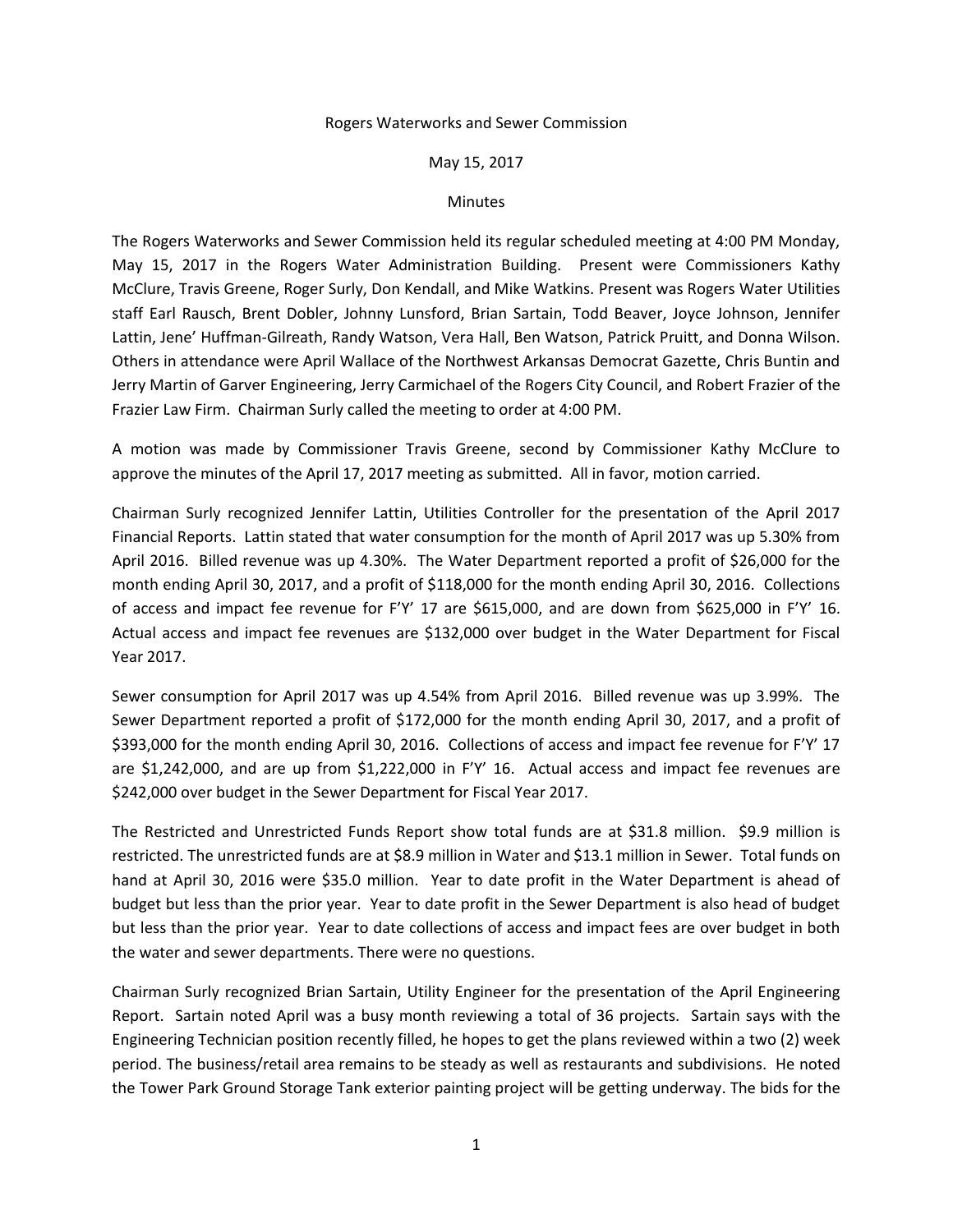stream stabilization waterline projects are expected soon. Due to stream bank erosion and recent flooding, the exposed waterlines have worsened and will require permit approval from the USACE. There were no questions.

Chairman Surly recognized Todd Beaver, RPCF Manager to present the April Reports. The Discharge Monitoring Report Summary has good results. The FOG Report showed a total of 28 FSE inspections during April and reports 41% progress for the year. Beaver said due to the recent high flow events, there was 135.2 MG extra treated at RPCF. The Osage Creek Monitoring Report represents a long standing agreement with USGS which maintains a stream-gauge collecting temperature, turbidity, and conductivity data. The RWU Environmental Services Team collects and analyzes the base flow stream samples for changes over time. Beaver provided a report of significant events pertaining to the sludge dryer which led to the special meeting of May 9, 2017. There were no questions.

Chairman Surly recognized Brent Dobler, Operations Manager for the presentation of the April Operation Reports. Dobler reviewed graphs from various departments. Locates had a slight decrease but still correlates with the continued growth. Service calls and shutoffs indicate a downward trend from last month. The robo texting is still progressing with hopes of starting soon. CCTV Inspection is expected to rise with the new camera truck. The sewer line flushing continues to increase with nearing a record high. Leak logging has a good report as it also contributes to locating valves and finds other problems. The Lost Water Report is at 14% for the last twelve (12) months, and 19% for the month. The April average daily water usage was 8.01 MGD with a single daily use high of 9.09MGD. There were no questions.

Chairman Surly recognized Todd Beaver, RPCF Manager to highlight new budget items for the RPCF in the Fiscal Year 2018 Budget. Included in the discussion was Plant Research, whereby RWU is planning to utilize the environmental services team to provide data to improve plant processes instead of engaging an outside consulting firm. Also, RWU is anticipating more maintenance costs in an effort to be proactive in its maintenance program. There were no questions.

Chairman Surly addressed Jene' Huffman-Gilreath, Shared Services Manager to present information on a proposed Employee Assistance Plan for RWU employees. This is the first year this plan has been included in the budget, and is currently in the planning stages. Huffman-Gilreath indicated the purpose of implementing the new plan is to attract new employees as well as increase employee productivity and employee satisfaction. The proposed budget for the plan is \$35,000 in the water department and \$35,000 in the sewer department. If the budget is approved as requested, RWU intends to complete guidelines for participation, and work to insure compliance with IRS guidelines as well.

Chairman Surly addressed Jennifer Lattin, Controller of RWU to present the Fiscal Year 2018 Budget. Lattin presented the proposed capital budgets for the water department and discussed the cash flow budgets, accrual basis revenue and expenditure budgets, and reported the total effect of the proposed budget on water department reserves. If all revenue and spending occur as budgeted, she indicated reserves at June 30, 2018 in the water department are expected to be at \$12.9 million which is in excess of minimum reserves required by the RWU Investment Policy. Commissioner Kendall asked about the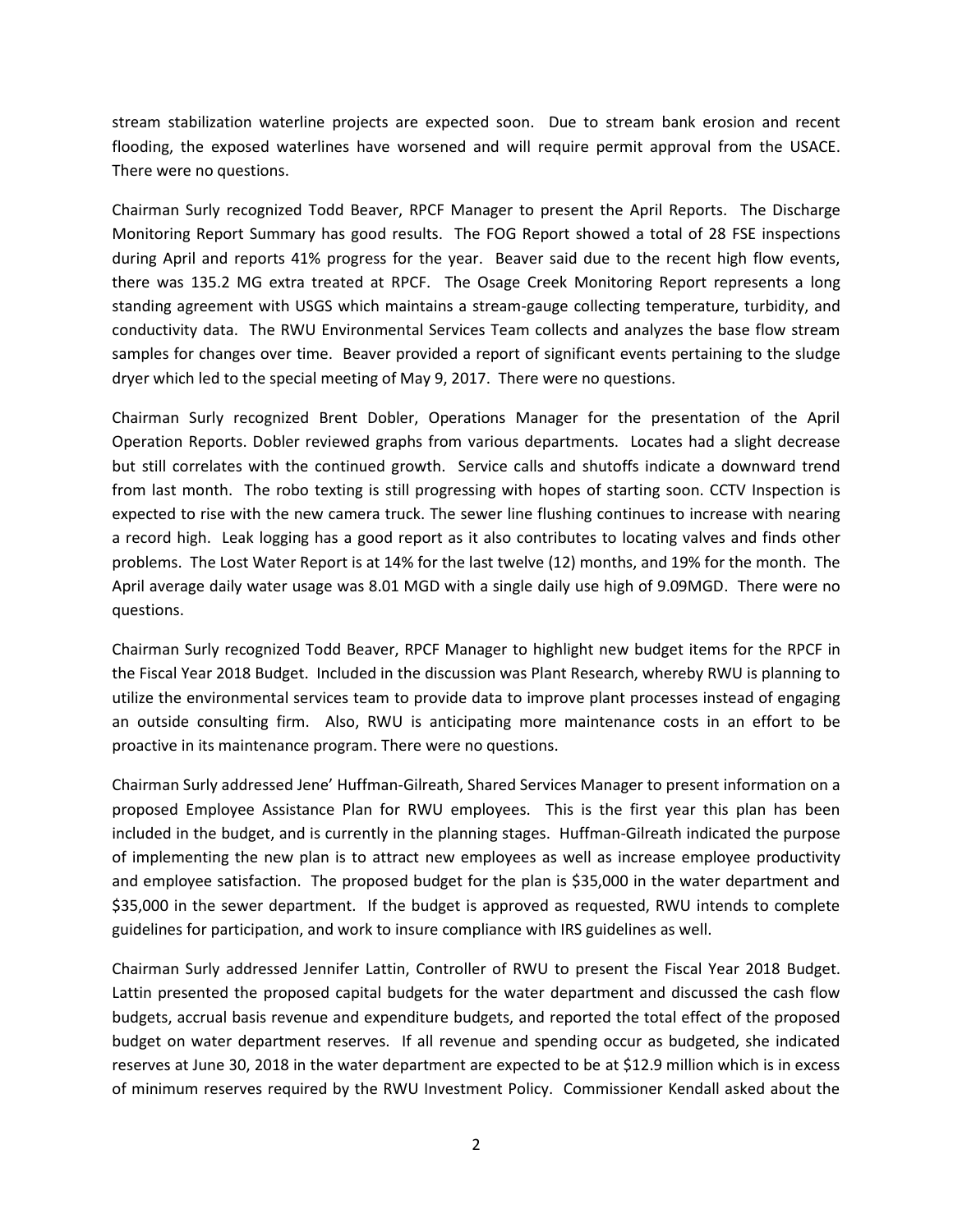funding of capital items relating to City of Roger's construction projects. Superintendent Rausch indicated that costs may be shared based on the circumstances of each project. Commissioner Kathy McClure asked about funding the proposed Employee Assistance Plan. Lattin indicated \$35,000 was budgeted in the water department with another \$35,000 budgeted in the sewer department. Lattin also indicated staffing requests to be at the same level as the previous year and a decrease in the actual salary budget.

Lattin continued by presenting the sewer department capital, cash flow and accrual basis budgets. She highlighted the costs of the new budget items discussed by Todd Beaver in his presentation earlier. She indicated that if all revenue and spending occur as budgeted in the sewer budget, reserves at June 30, 2018 in the sewer department are expected to be at \$17.9 million. This is in excess of the minimum reserves required by the RWU Investment Policy. Lattin indicated staffing requests for the sewer department are at the same level as the previous year and highlighted a modest increase in the overall salary budget. After discussion and review, Lattin asked for the Commission's approval of the proposed 2018 Fiscal Year Budget. Commissioner Travis Greene indicated he thought the budget was well thought out and made a motion, second by Commissioner Don Kendall to approve the proposed 2018 Fiscal Year Budget as submitted. All in favor, motion carried.

Chairman Surly recognized Earl Rausch, Utility Superintendent to present Resolution No. 17-15 to authorize Rogers Water Utilities to issue a notice of intent to renew a Water Purchase Contract with Benton County Water Authority #4. Rausch said present terms of ten (10) years is set to expire on January 1, 2018. The contract states that if at least one party gives not less than six (6) months written notice of that party's intent to renew in advance of the termination date, then the parties shall have the option to renew the contract upon mutual terms and conditions. This contract will also be presented to the City of Rogers City Council for approval. Commissioner Don Kendall made a motion, second by Commissioner Mike Watkins to approve Resolution No. 17-15 to authorize Rogers Water Utilities to renew a Water Purchase Contract with Benton County Water Authority #4. All in favor, motion carried.

Chairman Surly recognized Brian Sartain, Utility Engineer to present the Sludge Handling Agreement for RPCF with Garver Engineering. Under this agreement, Garver will develop an engineering report which will serve as a master plan for modifications and future improvements of the solids handling process. The goals of the report are to produce a more marketable product, improve the reliability of processing equipment, and provide more efficient, safer working conditions for our staff. Chairman Surly asked about a timeline to proceed. Sartain replied approximately ninety (90) days from the approval date, a draft engineering report would be provided. Staff recommends approval of the Sludge Handling Agreement with Garver Engineering in the amount of \$89,800. Commissioner Don Kendall made a motion, second by Commissioner Kathy McClure to approve the Sludge Handling Agreement for RPCF with Garver Engineering in the amount of \$89,800. All in favor, motion carried.

With no further business, Chairman Surly adjourned the meeting at 5:20 PM.